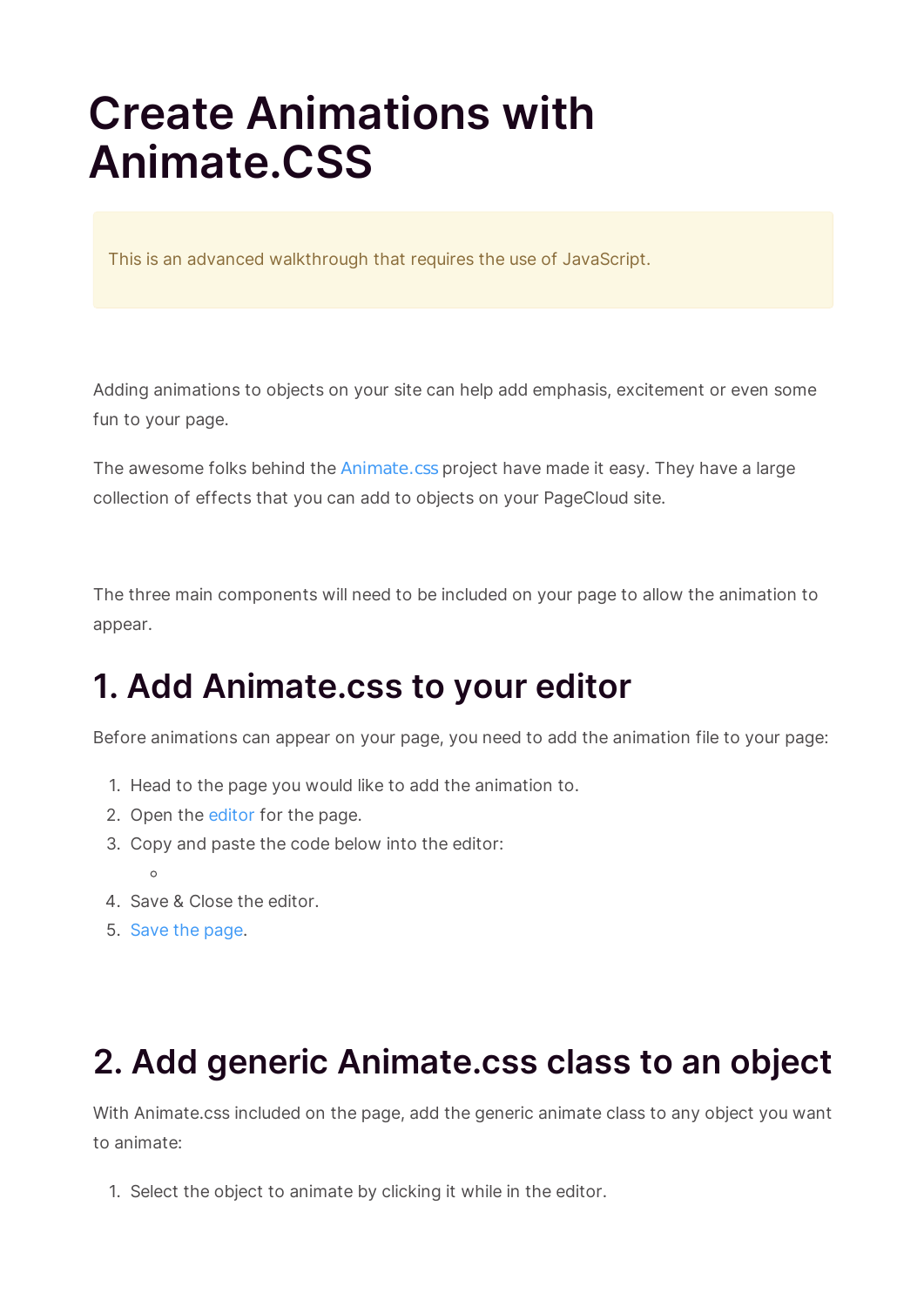- 2. In The Edit Menu, Click the Advanced tab.
- 3. Click CSS Selectors.
- 4. Copy and paste the code below into the "Classes" field:
	- animate\_\_animated
- 5. Click "Save" to save you work.

## **3. Add specific animation class to an object**

With the generic animation class in place, Add the specific animation to an object.

- 1. Choose an effect offered by Animate.css
- 2. Click the copy to clipboard icon to the right of the animation name.
- 3. On PageCloud, Select the object to animate.
- 4. In The Edit Menu, Click the Advanced tab.
- 5. Click CSS Selectors.
- 6. Paste the animation copied in step one into the "Classes" field.
- 7. Click "Save" and "View Live" to see the animation effect when the page loads.

#### **(Optional) Define an animation trigger function on an object**

Adjust when the animation triggers on an object through the Editor.

- 1. Choose an effect offered by Animate.css. In the example below we use 'animate\_\_backInRight'
- 2. Select the object to animate.
- 3. Open the Editor with the object selected by pressing the J then S key on your keyword.
- 4. In the Editor there are different trigger functions. Decide on one and continue to step 5.
	- Trigger functions include: 'click', 'mouseenter', 'mouseleave', 'scrollin', 'scrollout'.
- 5. Under the desired trigger function, In the empty line between **{** and above **)};** paste in element.addClass:
	- o element.addClass('animate\_backInRight');
- 6. Save & Close the Editor.
- 7. Click "Save" and "View Live" to see the animation effect with the specific trigger function.